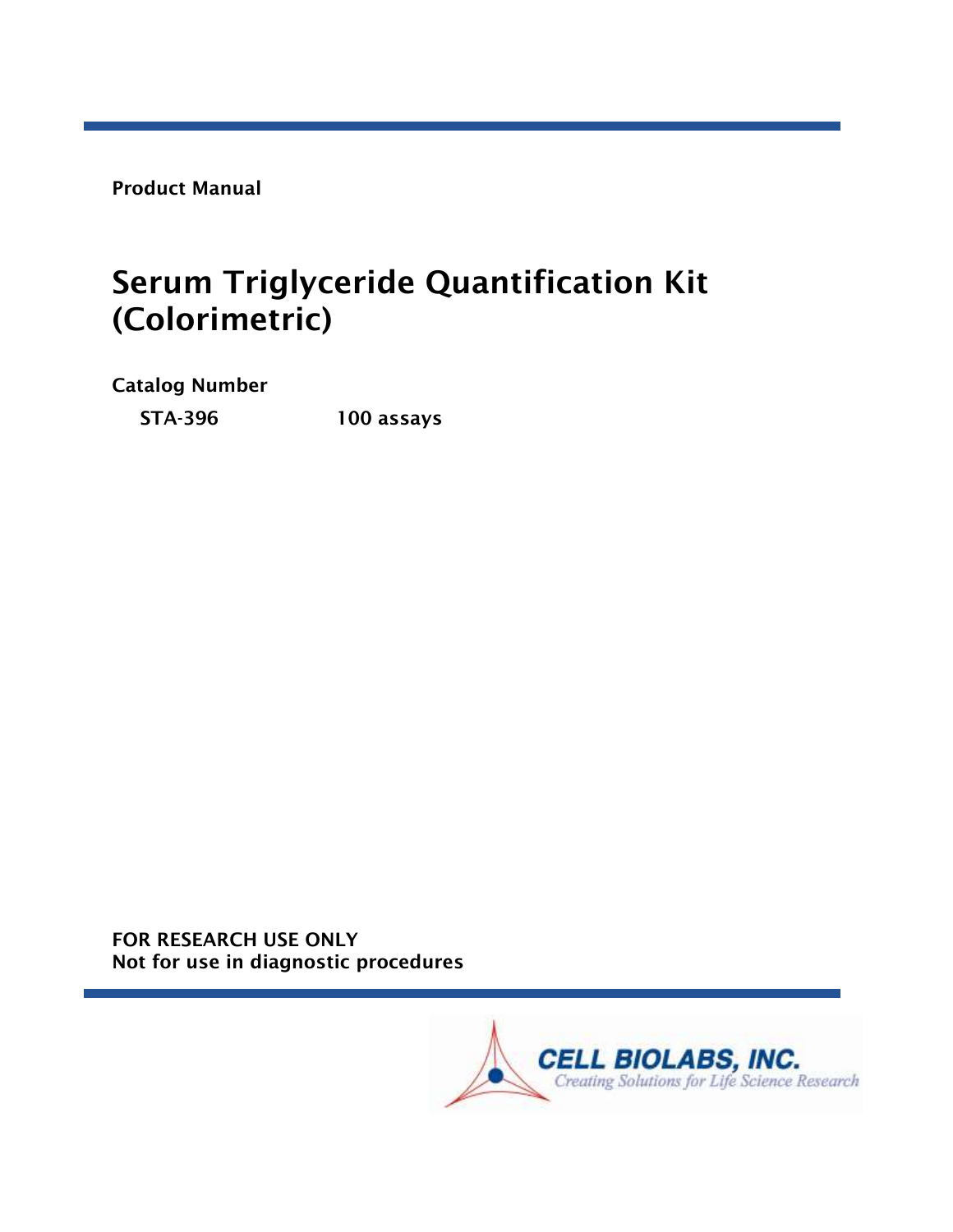#### **Introduction**

Triglycerides (TAG) are a type of lipid in the blood, serving as an energy source and playing a key role in metabolism. Triglycerides are the digestive end product of breaking down dietary fats. Any extra carbohydrates and fats that are not immediately used are chemically converted into triglycerides. In the intestines, secreted enzyme lipases hydrolyse the triglyceride ester bond, yielding glycerol and free fatty acids in a process called lipolysis. Enterocytes then absorb and repackage the fragments with cholesterol to form chylomicrons, a major lipoprotein transport particle. In the liver, hepatic lipases also break down triglycerides to assemble another lipoprotein particle (VLDL) from triglycerides, cholesterol, and apolipoproteins.

Cell Biolabs' Serum Triglyceride Quantification Kit measures triglyceride concentration in serum, plasma, and lysates by a coupled enzymatic reaction system. First, lipase hydrolyzes the triglyceride ester bond, yielding glycerol. The glycerol is then phosphorylated and oxidized, producing hydrogen peroxide which reacts with the kit's Colorimetric Probe (absorbance maxima of 570 nm).

The Serum Triglyceride Quantification Kit is a simple, colorimetric assay that quantitatively measures the amount of triglyceride in plasma, serum, and lysates in a 96-well microtiter plate format. Each kit provides sufficient reagents to perform up to 100 assays, including blanks, triglyceride standards, free glycerol controls and unknown samples. The kit contains a triglyceride standard and has a detection sensitivity limit of  $\sim$ 10  $\mu$ M (1 mg/dL).

## **Related Products**

- 1. STA-241: Human Low Density Lipoprotein
- 2. STA-361: Human ApoAI and ApoB Duplex ELISA Kit
- 3. STA-368: Human ApoB-100 ELISA Kit
- 4. STA-369: OxiSelect™ Human Oxidized LDL ELISA Kit (MDA-LDL Quantitation)
- 5. STA-375: Uric Acid/Uricase Assay Kit
- 6. STA-378: Creatinine Assay Kit
- 7. STA-390: Total Cholesterol Assay Kit
- 8. STA-391: HDL and LDL/VLDL Cholesterol Assay Kit
- 9. STA-397: Serum Triglyceride Quantification Kit (Fluorometric)
- 10. STA-398: Free Glycerol Assay Kit (Colorimetric)
- 11. STA-399: Free Glycerol Assay Kit (Fluorometric)

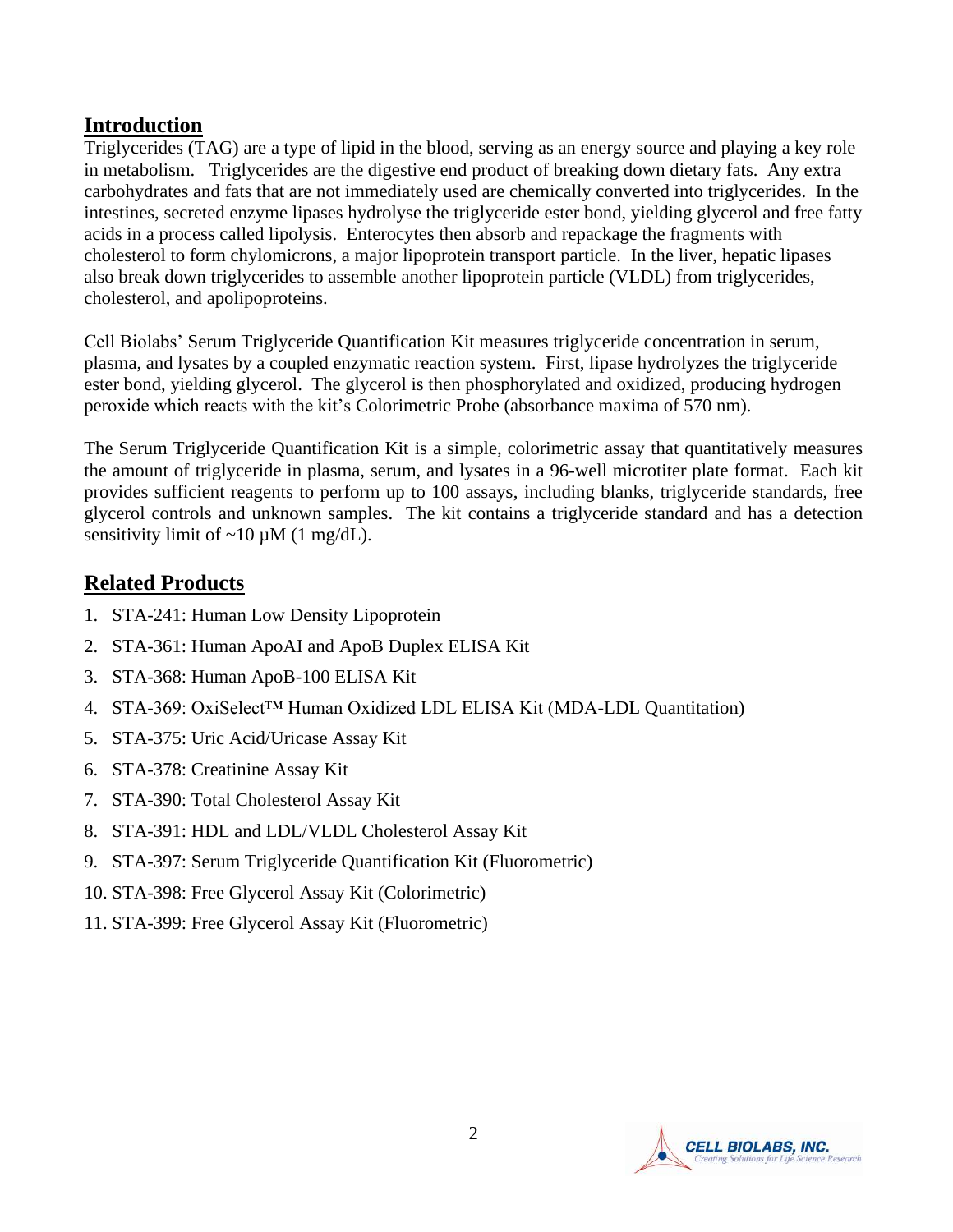## **Kit Components**

- 1. Triglyceride Standard (Part No. 239601): One 200 µL vial (equivalent to 20,000 mg/dL triglyceride mixture with average MW of 873).
- 2. 10X Assay Buffer (Part No. 239802): One 1.5 mL vial.
- 3. 10X Lipase Solution (Part No. 239602): One 1 mL vial.
- 4. 5X Enzyme Mixture (Part No. 239803): Four 525 µL vials.
- 5. 200X Colorimetric Probe (Part No. 239804): One 55 µL amber vial.

# **Materials Not Supplied**

- 1. 96-well microtiter plate
- 2. 10  $\mu$ L to 1000  $\mu$ L adjustable single channel micropipettes with disposable tips
- 3. 50 µL to 300 µL adjustable multichannel micropipette with disposable tips
- 4. Multichannel micropipette reservoir
- 5. Microplate reader capable of reading at 570 nm

## **Storage**

Store entire kit at -80ºC. Avoid multiple freeze/thaws by aliquoting. The Colorimetric Probe is light sensitive and should be maintained in amber tubes.

## **Preparation of Reagents**

- Triglyceride Standard, 10X Assay Buffer, 10X Lipase Solution, and 5X Enzyme Mixture should be thawed/maintained at 4ºC during assay preparation. All are stable for 1 week at 4ºC. For longer term storage, each should be aliquoted and frozen at -80ºC to avoid multiple freeze/thaws.
- 200X Colorimetric Probe should be thawed/maintained at room temperature during assay preparation. Any unused material should be aliquoted and frozen at -80ºC to avoid multiple freeze/thaws.

# **Preparation of Triglyceride Standard**

• To prepare the triglyceride standards, first perform a 1:100 dilution of the stock Triglyceride Standard in deionized water. Prepare only enough for immediate use (e.g. Add 10 μL of 20,000 mg/dL Triglyceride Standard to 990 μL deionized water). This solution has a concentration of 200 mg/dL. Use this 200 mg/dL triglyceride solution to prepare standards in the concentration range of  $0 - 40$  mg/dL by further diluting in deionized water (e.g. Add 200  $\mu$ L of 200 mg/dL triglyceride solution to 800 µL deionized water - see Table 1 below). Triglyceride diluted solutions and standards should be prepared fresh.

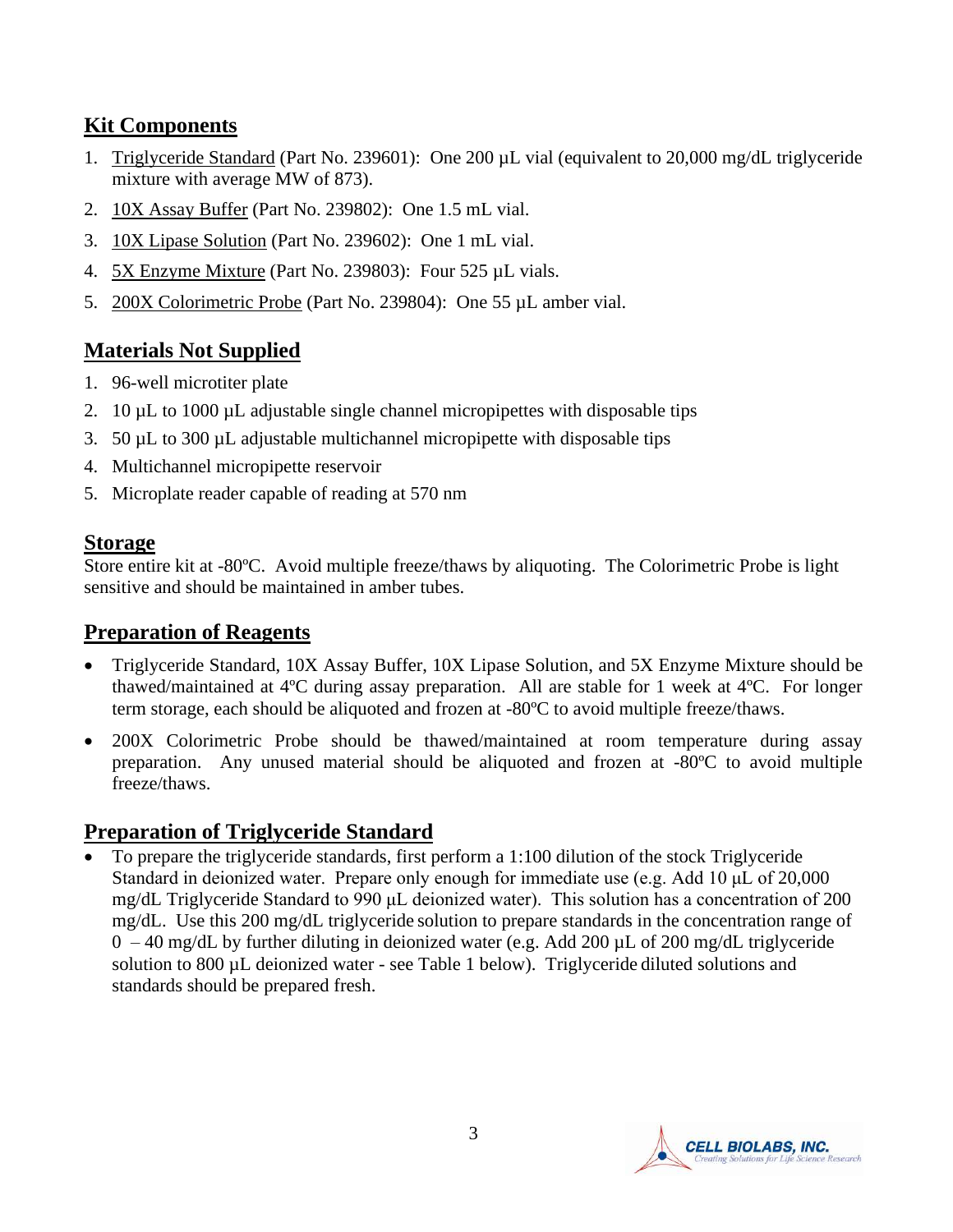|                       |                        |                  | Final               | <b>Final</b>        |
|-----------------------|------------------------|------------------|---------------------|---------------------|
|                       |                        | <b>Deionized</b> | <b>Triglyceride</b> | <b>Triglyceride</b> |
| <b>Standard</b>       | 200 mg/dL Triglyceride | Water            | <b>Standard</b>     | <b>Standard</b>     |
| <b>Tubes</b>          | Standard $(\mu L)$     | $(\mu L)$        | (mg/dL)             | $(\mu M)$           |
|                       | 200                    | 800              | 40                  | 458                 |
| $\mathcal{D}_{\cdot}$ | 250 of Tube #1         | 250              | 20                  | 229                 |
| 3                     | 250 of Tube $#2$       | 250              | 10                  | 114.5               |
|                       | 250 of Tube $#3$       | 250              | 5                   | 57.25               |
|                       | $250$ of Tube #4       | 250              | 2.5                 | 28.63               |
| 6                     | $250$ of Tube #5       | 250              | 1.25                | 14.31               |
| ┑                     | 250 of Tube #6         | 250              | 0.625               | 7.156               |
| 8                     |                        | 250              |                     |                     |

#### **Table 1. Preparation of Triglyceride Standards**

#### **Preparation of Samples**

- Plasma: Collect blood with an anticoagulant such as heparin, citrate or EDTA and mix by inversion. Centrifuge the blood at 1000 x g at 4°C for 10 minutes. Collect plasma supernatant without disturbing the white buffy layer. Sample should be tested immediately or frozen at -80°C for storage. Plasma must be diluted before assaying (1:10 to 1:40 in PBS). Normal triglyceride levels in human plasma are considered less than 150 mg/dL; however, very high levels can exceed 500 mg/dL.
- Serum: Collect blood in a tube with no anticoagulant. Allow the blood to clot at room temperature for 30 minutes. Centrifuge at 2500 x g for 20 minutes. Remove the yellow serum supernatant without disturbing the white buffy layer. Samples should be tested immediately or frozen at -80°C for storage. Serum must be diluted before assaying (1:10 to 1:40 in PBS). Normal triglyceride levels in human serum are considered less than 150 mg/dL; however, very high levels can exceed 500 mg/dL.
- Cell Lysates: Collect 10 x  $10^6$  cells by centrifugation at 1000 x g for 10 minutes. Discard the supernatant and resuspend in 1 mL of cold PBS containing 1% Triton X-100. Homogenize or sonicate the cell suspension. Centrifuge at 10000 x g for 10 minutes at 4°C. Carefully collect the supernatant and store on ice for immediate use. For longer term storage, freeze the lysate at -80°C for up to 1 month. Cell lysates must be further diluted before assaying (1:5 or greater).
- Tissue Samples: Weigh out 200 mg of tissue and mince into small pieces. Homogenize the minced tissue in 1 mL of cold PBS containing 1% Triton X-100. Centrifuge at 10000 x g for 10 minutes at 4°C. Carefully collect the supernatant and store on ice for immediate use. For longer term storage, freeze the homogenate at -80°C for up to 1 month. Cell lysates must be further diluted before assaying (1:5 or greater).

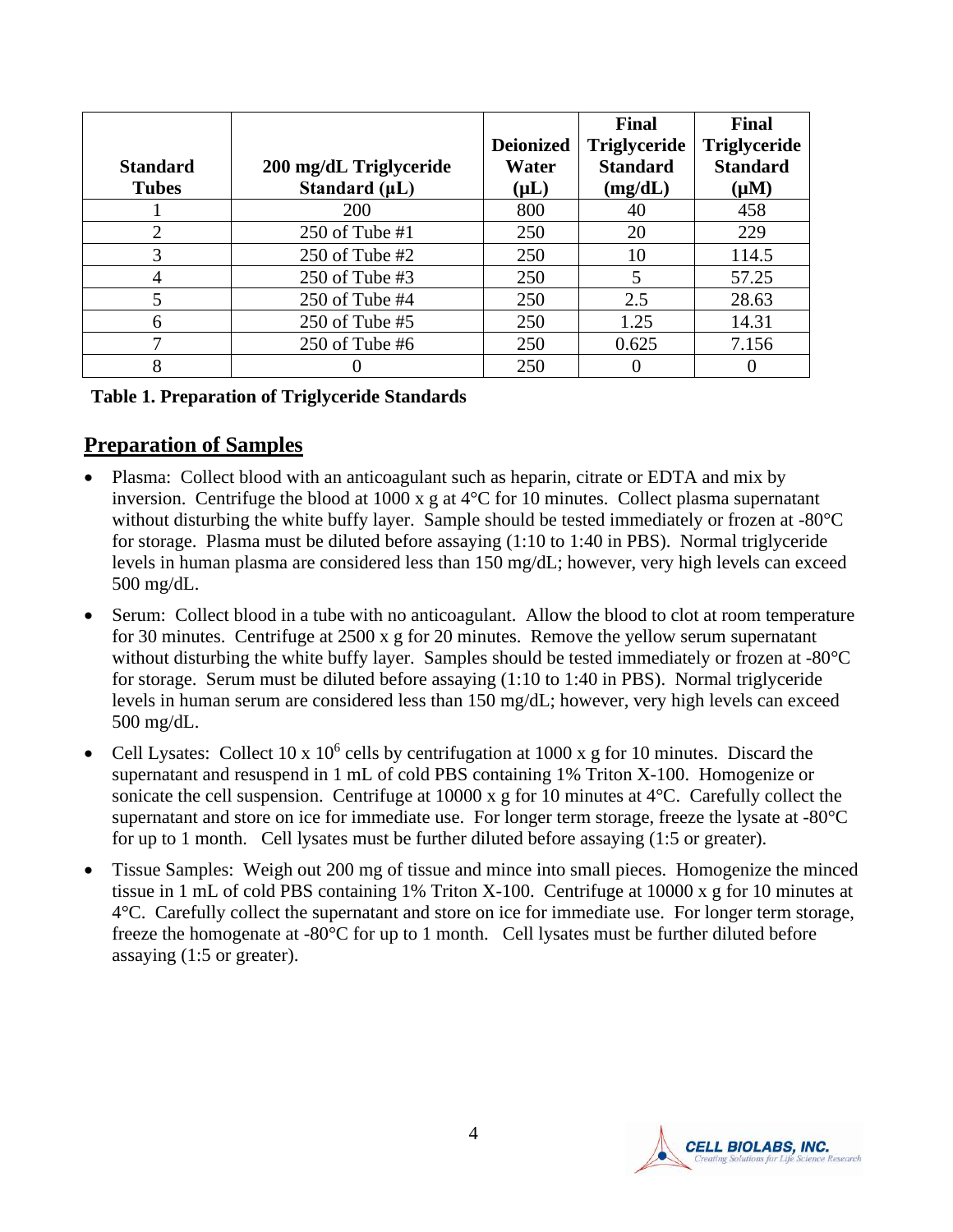## **Assay Protocol**

Each triglyceride standard and sample should be assayed in duplicate or triplicate. Additionally, each sample should be tested without lipase to determine free glycerol background. A freshly prepared standard curve should be used each time the assay is performed.

- 1. Add 10 µL of the diluted triglyceride standards or samples to the 96-well microtiter plate.
- 2. **Maintain all components/mixtures at 4ºC.** According to Table 2 (below), prepare the desired volume of Reaction Mixture (based on the # of tests) in the following sequence:
	- a. In a tube, add the appropriate volume of deionized water.
	- b. To the water add the corresponding volume of 10X Assay Buffer. Mix well.
	- c. Add the corresponding volume of 5X Enzyme Mixture.
	- d. Next, add the corresponding volume of 10X Lipase Solution.

*Note: To determine background free glycerol signal, this step should be skipped (without lipase). Deionized water should be used to make up the volume.* 

e. Finally, add the corresponding volume of 200X Colorimetric Probe. Mix well and immediately use.

*Note: Reaction Mixture will appear slightly pink in color. This is normal background and should be subtracted from all absorbance values.* 

| Deionized | 10X Assay     | 5X Enzyme | 10X Lipase | <b>200X</b>     | <b>Total Volume</b> | # of Tests in     |
|-----------|---------------|-----------|------------|-----------------|---------------------|-------------------|
| Water     | <b>Buffer</b> | Mixture   | Solution   | Colorimetric    | of Reaction         | 96-well Plate     |
| (mL)      | (mL)          | (mL)      | mL         | Probe $(\mu L)$ | Mixture (mL)        | $(90 \mu L/test)$ |
| 4.950     |               |           |            | 50              |                     | <b>100</b>        |
| 2.475     | $\rm 0.5$     |           | 0.5        | 25              | 4.5                 | 50                |
| 0.990     | $0.2\,$       | 0.4       | $0.2\,$    |                 | $1.8\,$             | 20                |

#### **Table 2. Preparation of Reaction Mixture**

- 3. Transfer 90 µL of the above Reaction Mixture to each well (already containing 10 µL of triglyceride standard or sample).
- 4. Cover the plate wells to protect the reaction from light.
- 5. Incubate at room temperature for 30 minutes on an orbital shaker.
- 6. Read absorbance in the 540-570 nm range on a microplate reader.
- 7. Calculate the concentration of triglyceride within samples by comparing the sample absorbance to the standard curve. Negative controls (without triglyceride) should be subtracted. Absorbance from free glycerol should also be deducted for true triglyceride values.

#### **Example of Results**

The following figures demonstrate typical Serum Triglyceride Quantification Kit results. One should use the data below for reference only. This data should not be used to interpret actual results.

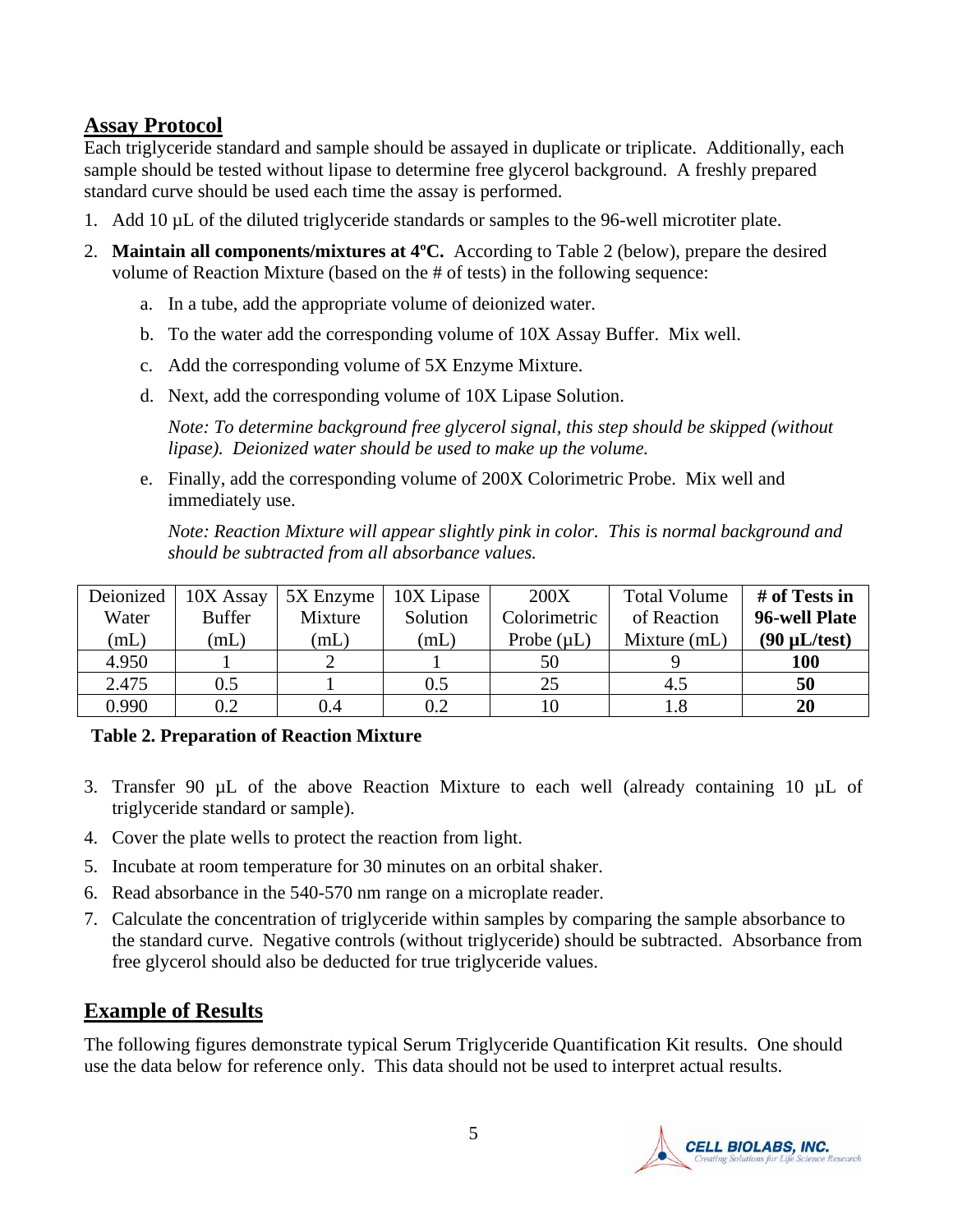

**Figure 1: Triglyceride Standard Curve.** Triglyceride standard curve was performed according to the Assay Protocol, data plotted in µM (left) and mg/dL (right).

## **References**

- 1. Bucolo, G. and David, H. (1973) *Clin. Chem.* **19(5)**, 476-482.
- 2. Fossati, P. and Prencipe, L. (1982) *Clin. Chem.* **28(10)**, 2077-2080.
- 3. McGowan, M.W. et al. (1983) *Clin. Chem.* **29(3)**, 538-542.
- 4. Mendez, A.J., Cabeza, C., and Hsia, S.L. (1986) *Anal. Biochem.* **156**, 386-389.

## **Recent Product Citations**

- 1. Elsyade, R. et al. (2021). Hazards of Chronic Exposure to Nonylphenol: Concomitant Effect on Non-alcoholic Fatty Liver Disease in Male Albino Rats. *Open Access Maced J Med Sci*. **9**(A):548- 555. doi: 10.3889/oamjms.2021.6237.
- 2. Kimura, M. et al. (2021). Feeding Rats Medium-Chain Triglycerides and Tomato Powder Increases Liver Lycopene Content and Reduces the Expression of Genes Related to Lipid Metabolism in the Liver. *ACS Food Sci. Technol*. doi: 10.1021/acsfoodscitech.0c00155.
- 3. Lee, H.B. et al. (2020). Molokhia leaf extract prevents gut inflammation and obesity. *J Ethnopharmacol*. doi: 10.1016/j.jep.2020.112866.
- 4. Li, J. et al. (2020). Salsalate reverses metabolic disorders in a mouse model of non-alcoholic fatty liver disease through AMPK activation and caspase-6 activity inhibition. *Basic Clin Pharmacol Toxicol*. doi: 10.1111/bcpt.13535.
- 5. Kim, D.Y. et al. (2020). Angiotensin AT1 receptor antagonism by losartan stimulates adipocyte browning via induction of apelin. *J Biol Chem*. doi: 10.1074/jbc.RA120.013834.
- 6. Greco, C.M. et al. (2020). A non-pharmacological therapeutic approach in the gut triggers distal metabolic rewiring capable of ameliorating diet-induced dysfunctions encompassed by metabolic syndrome. *Sci Rep*. **10**(1):12915. doi: 10.1038/s41598-020-69469-y.
- 7. Choi, E.M. et al. (2020). Orientin reduces the inhibitory effects of 2,3,7,8-tetrachlorodibenzo-pdioxin on adipogenic differentiation and insulin signaling pathway in murine 3T3-L1 adipocytes. *Chem Biol Interact*. doi: 10.1016/j.cbi.2020.108978.
- 8. Sohag, M. et al. (2019). Potential Antidiabetic Activities of Probiotic Strains, L. acidophilus and L. bulgaricus against Fructose-Fed Hyperglycemic Rats. *Food Nutr Sci*. **10**:1419-1432. doi: 10.4236/fns.2019.1012101.

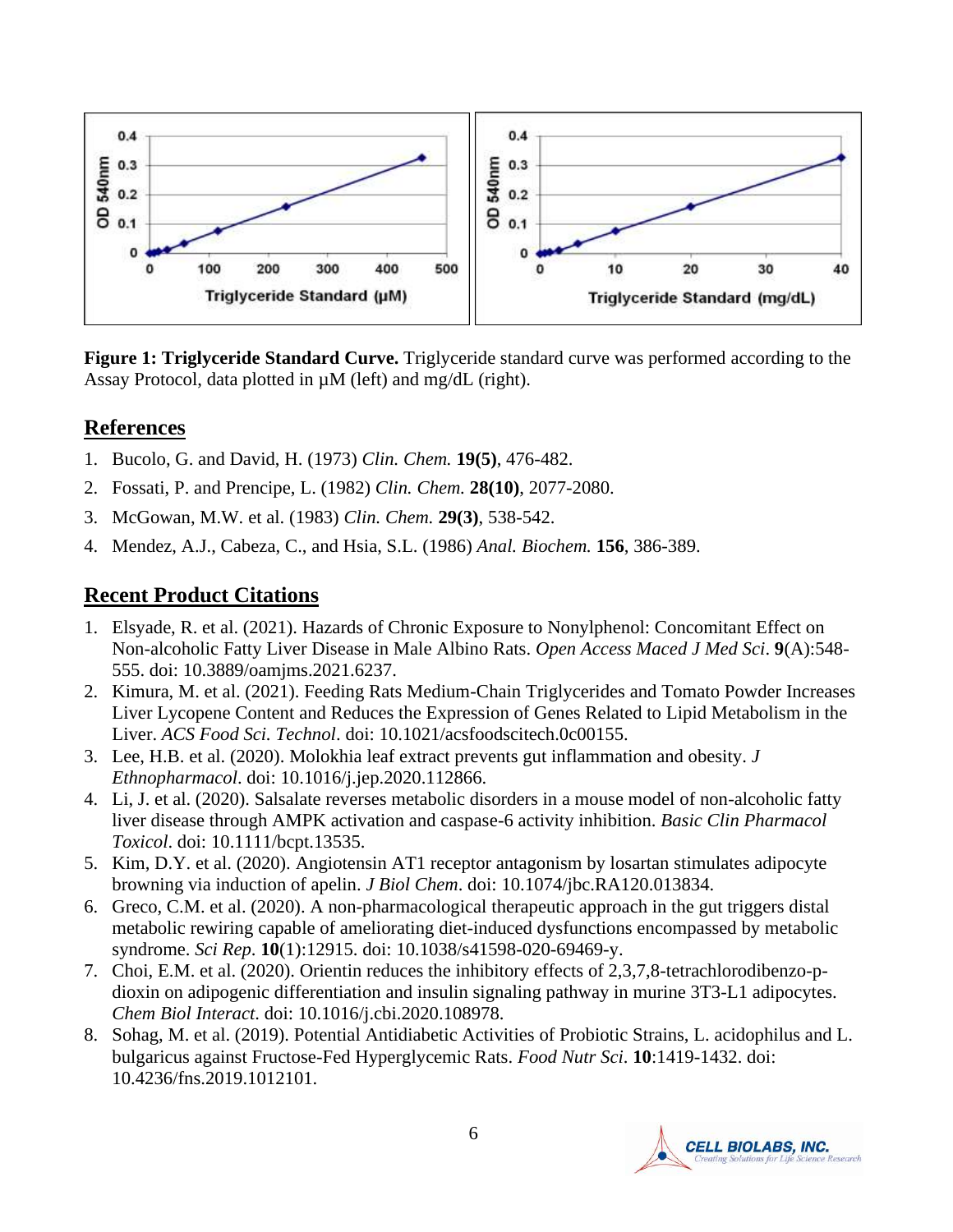- 9. Al-Maiahy, T.J. et al. (2019). Prolactin and risk of preeclampsia: A single institution, crosssectional study. *Asian Pac J Reprod 2019*. **8**:112-7. doi: 10.4103/2305-0500.259168.
- 10. Kim, H. et al. (2019). Persistent changes in liver methylation and microbiome composition following reversal of diet-induced non-alcoholic-fatty liver disease. *Cell Mol Life Sci*. doi: 10.1007/s00018-019-03114-4.
- 11. Nopparat, J. et al. (2019). Ethanolic extracts of Pluchea indica (L.) leaf pretreatment attenuates cytokine-induced β-cell apoptosis in multiple low-dose streptozotocin-induced diabetic mice. *PLoS One*. **14**(2):e0212133. doi: 10.1371/journal.pone.0212133.
- 12. Singh, A. et al. (2019). Host genetics and diet composition interact to modulate gut microbiota and predisposition to metabolic syndrome in spontaneously hypertensive stroke-prone rats. *FASEB J*. fj201801627RRR. doi: 10.1096/fj.201801627RRR.
- 13. Sugihara, M. et al. (2019). The AAA+ ATPase/ubiquitin ligase mysterin stabilizes cytoplasmic lipid droplets. *J Cell Biol*. **218**(3):949-960. doi: 10.1083/jcb.201712120.
- 14. Pant, A. et al. (2019). Farnesol induces fatty acid oxidation and decreases triglyceride accumulation in steatotic HepaRG cells. *Toxicol Appl Pharmacol*. **365**:61-70. doi: 10.1016/j.taap.2019.01.003.
- 15. Choi, E.M. et al. (2018). Glabridin attenuates antiadipogenic activity induced by 2,3,7,8 tetrachlorodibenzo-p-dioxin in murine 3T3-L1 adipocytes. *J Appl Toxicol*. **38**(11):1426-1436. doi: 10.1002/jat.3664.
- 16. Singh, A. et al. (2018). Inulin fiber dose-dependently modulates energy balance, glucose tolerance, gut microbiota, hormones and diet preference in high-fat-fed male rats. *J Nutr Biochem*. **59**:142- 152. doi: 10.1016/j.jnutbio.2018.05.017.
- 17. Lee, E-S. et al (2018). Amelioration of obesity in high-fat diet-fed mice by chestnut starch modified by amylosucrase from Deinococcus geothermalis. *Food Hydrocolloids*. **75**: 22-32.
- 18. Ilavenil, S. et al. (2017). Ferulic acid in Lolium multiflorum inhibits adipogenesis in 3T3-L1 cells and reduced high-fat-diet-induced obesity in Swiss albino mice via regulating p38MAPK and p44/42 signal pathways. *Journal of Functional Foods*. **37**: 293-302.
- 19. Gulhane, M. et al. (2016). High fat diets induce colonic epithelial cell stress and inflammation that is reversed by IL-22. *Sci Rep*. doi:10.1038/srep28990.
- 20. Armstrong, R. M. et al. (2016). Rv2744c is a PspA ortholog that regulates lipid droplet homeostasis and nonreplicating persistence in Mycobacterium tuberculosis. *J Bacteriol.* **198**:1645-1661.
- 21. Chellan, B. et al. (2014). IL-22 is induced by S100/calgranulin and impairs cholesterol efflux in macrophages by downregulating AGCB1. *J. Lipid Res*. **55**:443-454.
- 22. Marino, A. et al. (2014). ITCH deficiency protects from diet-induced obesity. *Diabetes*. **63**:550-561.

## **Warranty**

These products are warranted to perform as described in their labeling and in Cell Biolabs literature when used in accordance with their instructions. THERE ARE NO WARRANTIES THAT EXTEND BEYOND THIS EXPRESSED WARRANTY AND CELL BIOLABS DISCLAIMS ANY IMPLIED WARRANTY OF MERCHANTABILITY OR WARRANTY OF FITNESS FOR PARTICULAR PURPOSE. CELL BIOLABS's sole obligation and purchaser's exclusive remedy for breach of this warranty shall be, at the option of CELL BIOLABS, to repair or replace the products. In no event shall CELL BIOLABS be liable for any proximate, incidental or consequential damages in connection with the products.